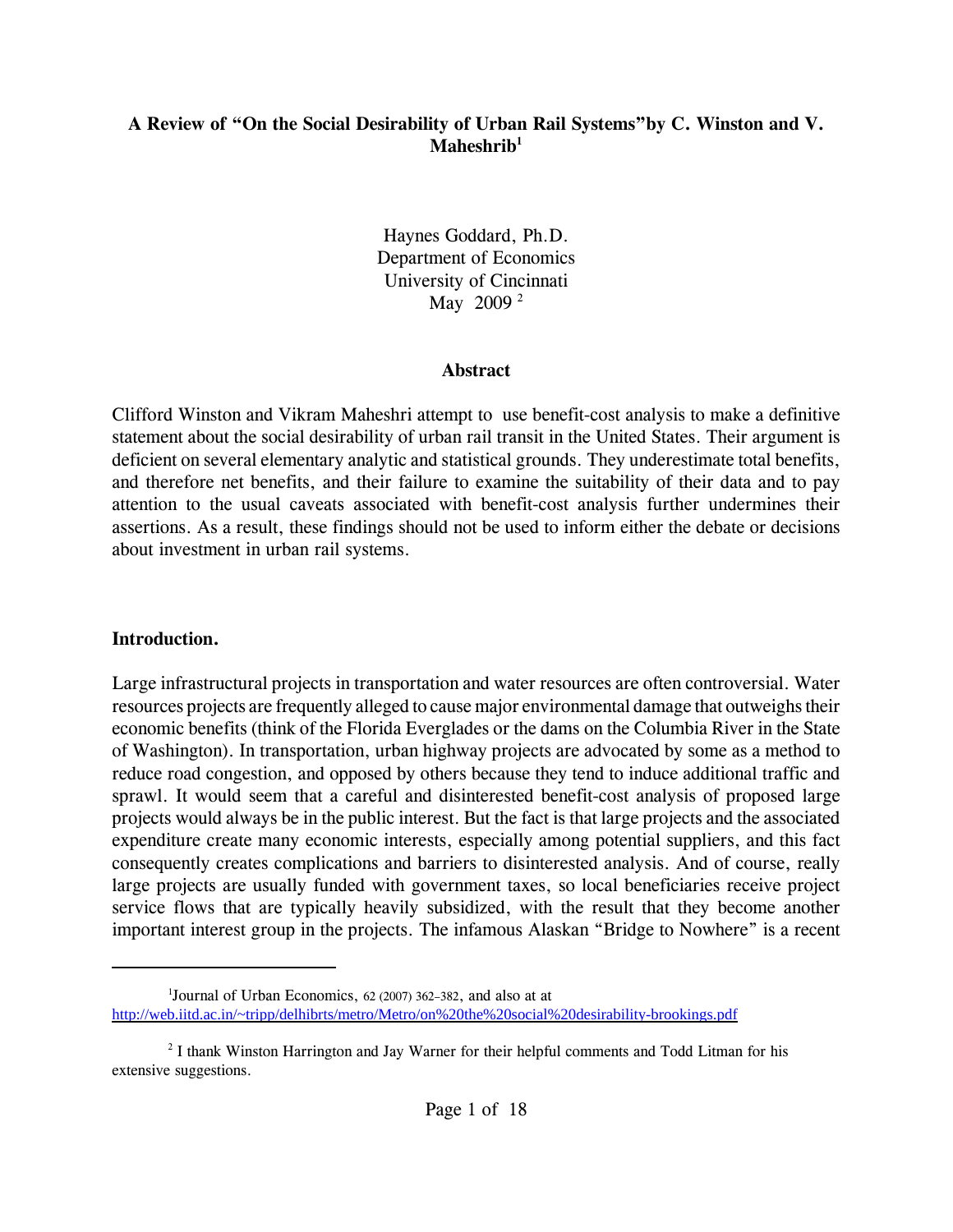example.

Aside from the political complications, all too often the project analysis that is conducted is a confused mixture of economic and financial analysis, and is undertaken by engineers and not economists, almost all of whom have taken an "engineering economics" course in their training. But these courses tend to be just finance courses applied to engineering projects, with typically little real economics involved in the courses, and consequently little in the project analysis undertaken by state and regional authorities. The tip-off of this confusion lies in the nearly universal computation of benefit-cost ratios rather than the analytically correct net benefits.

Further, the studies are usually contracted out to consulting firms, and the behavioral dynamic here is that negative findings may very well mean no future contracts, so these firms have a powerful incentive not to find that such projects make no "economic" sense. "Economic sense" can have at least two meanings: a) benefits exceed costs, or b) the project is cost-effective. So it is not surprising that in such studies virtually all road projects pass an economic test, virtually all water resource projects pass an economic test, and more recently, the allegation that virtually all rail transit projects pass an economic test. If anyone has had the opportunity to observe the highway analysis process up close, it quickly becomes clear that the maxim about politics applies: "if you don't like to watch sausage being made, stay out of the kitchen". It is not an intellectually honest process, fancy models notwithstanding, and it is a fair hypothesis that too many of these projects are approved that should not be, and those that are approved are too large.

Also true about such projects is that governments seldom conduct *ex post* benefit-cost analyses of projects to see if the projected returns in the original analyses were in fact realized. It is usually very difficult, if not impossible, to get an agency to fund such a study. And of course, there is self-serving bureaucratic behavior here too, because, for example, should an *ex post* study of an urban highway widening suggest that the projected congestion relief did not occur, that would cause employment problems for all the highway engineers in the state highway departments, to say nothing of commercial interests.

This situation greatly frustrates professional economists, who are trained to look as dispassionately as possible at all of the benefits and costs of a project, noting the distribution of benefits and costs by income class and other variables such as jurisdiction, i.e., who gains and who loses. But unless a project has the purpose of income redistribution, then the political beneficiaries are of no importance in the economist's analysis. The focus is on the net benefits, to whomever they may accrue, and a strong argument can be offered that this is the way it should be. With all the various interests involved, professional economists look at all large projects with skepticism: they think that many projects would not be justified on benefit-cost grounds and that there is too much private gain seeking going on, what economists call "rent seeking".

So occasionally, an economist in a university or an independent research institute will undertake such an analysis. A major difficulty such analysts confront is that they do not have funding to do a really thorough analysis, as with trip-generation models in the case of highways or mass transit,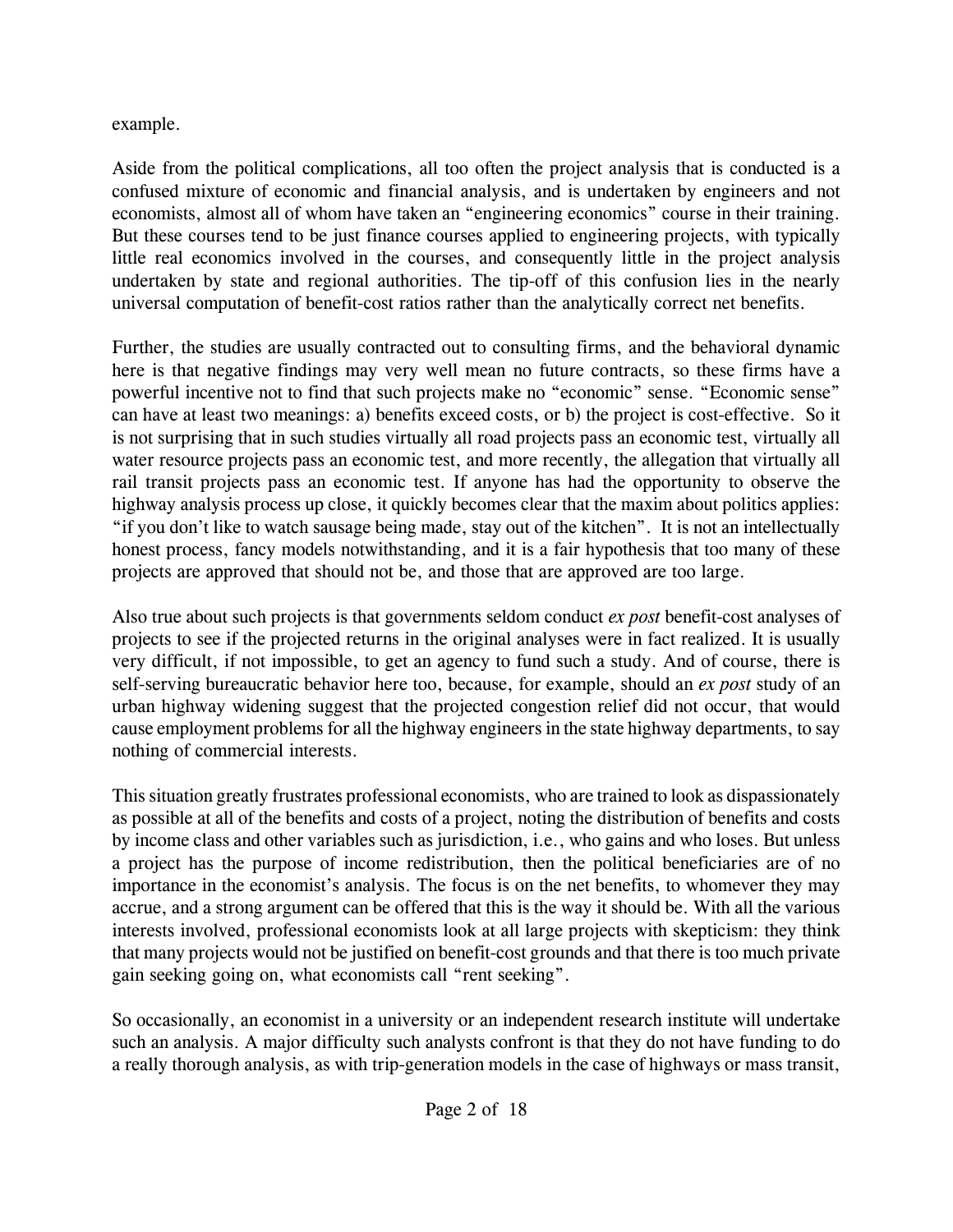and as a consequence, the analysis has to be relatively constrained. Full blown analyses are very data and computationally intensive, and therefore expensive. So the independent economist is forced to make do with published data and perhaps some data to be cajoled out of highway and transit agencies. The models then are necessarily relatively simple as a result, running the risk that they may be too simple and may provide either erroneous or at least misleading conclusions.

That difficulty raises an important question. In the case of thorough transport project evaluation, both demand and cost modeling is very elaborate and complex, requiring hundreds of professional hours and a vast amount of data to estimate the needed relationships. These analyses, which include engineering analyses, can easily run into the millions of dollars for very large projects. So there is no way the independent analyst can rerun the modeling exercise with the *ex post* data to see if, where or why the original forecasts and estimates were correct. As a result, one cannot be sure that the findings of a relatively simple *ex post* study that either confirm or contradict previous investment decisions, do so because the project in fact was or was not justified, or that the findings are just an artifact of an incomplete *ex post* analysis. This then is the motivation for this review.

By way of some relevant background, broadly speaking, microeconomists are trained in two areas: 1) pinning down how the economic world works (mainly why people make the choices they do) through modeling and statistical analysis, and 2) using that information to assess the degree to which our public and private choices about expenditure and investment raise social welfare. Central to assessing private market functioning is the concept of "market failure" (pollution and monopoly are examples). There is a parallel concept of "government failure", which we unfortunately see in the newspapers all the time. Recent examples are the regulatory failures surrounding the mortgage crisis, or the problem of the influence of lobbyists on legislation and executive branch decisionmaking, giving new meaning to the idea that we have the best government money can buy.3 Many observers of the decisionmaking process for public infrastructure investments conclude that there are many examples of government failure there as well – the U.S. Army Corps of Engineers and metropolitan highway planning are two of the most prominent in which project analysis is commonly poorly done or worse, intentionally distorted to favor projects.

<sup>&</sup>lt;sup>3</sup>The intersection of the mortgage crisis and lobbying are nicely discussed in the New York Times article "Long Protected, Fannie and Freddie Ballooned", July 13, 2008. http://www.nytimes.com/2008/07/13/business/13lend.html?hp0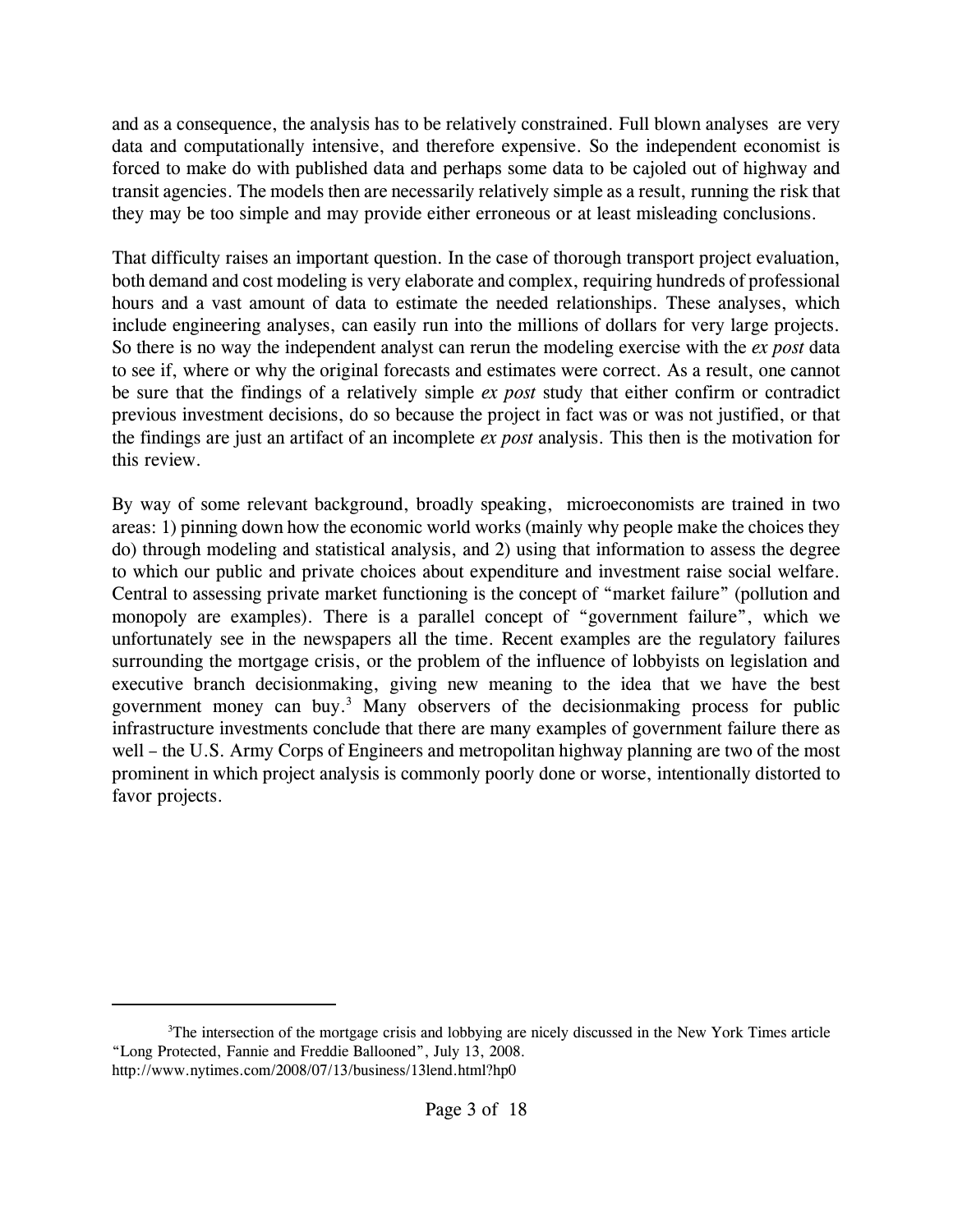#### C. Winston, V. Maheshri / Journal of Urban Economics 62 (2007) 362-382

| City                                | Consumer       | Transit agency | Net benefits   | <b>Congestion</b> savings | Social net           |  |
|-------------------------------------|----------------|----------------|----------------|---------------------------|----------------------|--|
| (agency)                            | surplus        | deficit        |                | to road users             | benefits             |  |
| New York<br>(NYC Transit)           | 850            | 2500 (2750)    | $-1650(-1900)$ | 1195.7                    | $-454.3(-704.3)$     |  |
| Washington, DC**<br>(METRO)         | 281            | 657(724)       | $-376(-443)$   | 181.3                     | $-194.7(-261.7)$     |  |
| SF Bay Area<br>(BART)               | 542.5          | 624 (688)      | $-81.5(-145)$  | 181.3                     | 99.8 (36.3)          |  |
| Chicago<br>(CTA)                    | 391            | 644 (710)      | $-253(-319)$   | 272.8                     | $19.8(-46.2)$        |  |
| Boston<br>(MBTA)                    | 256            | 701 (772)      | $-445(-517)$   | 64.4                      | $-380.6(-452.6)$     |  |
| Atlanta<br>(MARTA)                  | 120            | 424 (467)      | $-304(-347)$   | 45.5                      | $-258.5(-301.5)$     |  |
| Philadelphia<br>(SEPTA)             | 54             | 365 (402)      | $-311(-348)$   | 77.0                      | $-234(-271)$         |  |
| Northern New Jersey<br>(PATH)       | 62             | 141 (155)      | $-79(-93.4)$   | 6.3                       | $-72.7(-87.1)$       |  |
| Los Angeles Metro                   | 17             | 477 (526)      | $-460(-509)$   | 383.8                     | $-76.2$ ( $-125.2$ ) |  |
| San Diego Trolley                   | 6.8            | 47.5(52.3)     | $-40.7(-45.6)$ | 16.4                      | $-24.3(-29.2)$       |  |
| Portland, OR<br>(TriMet)            | 4              | 213 (235)      | $-209(-231)$   | 9.1                       | $-199.9(-221.9)$     |  |
| Baltimore<br>(MTA Maryland)         | 6              | 198 (219)      | $-192(-212)$   | 14.9                      | $-177.1(-197.1)$     |  |
| Miami-Dade Transit                  | Negligible***  | 141 (156)      | $-144(-158)$   | 16.9                      | $-127.1(-141.1)$     |  |
| San Francisco                       | 3              | 276 (305)      | $-273(-301)$   | 51.5                      | $-221.5(-249.5)$     |  |
| (Municipal Railway)                 |                |                |                |                           |                      |  |
| St. Louis<br>(Bi-State Dev. Agency) | Negligible***  | 160 (176)      | $-159(-176)$   | 5.0                       | $-154(-171)$         |  |
| Southern New Jersey<br>(PATCO)      | 2.57           | 8.77 (9.66)    | $-6.2(-7.14)$  | Negligible                | $-6.2(-7.14)$        |  |
| Cleveland<br>(GCRT)                 | $\overline{2}$ | 115(127)       | $-113(-125)$   | 7.5                       | $-105.5(-117.5)$     |  |
| Dallas<br>(DART)                    | 13             | 443 (488)      | $-430(-475)$   | 18.2                      | $-411.8(-456.8)$     |  |
| Sacramento RT                       | Negligible***  | 96.7 (107)     | $-100(-110)$   | 4.0                       | $-96(-106)$          |  |
| San Jose                            | Negligible***  |                |                | 11.5                      |                      |  |
| (Santa Clara Co. Tr.)               |                | 202 (223)      | $-201(-222)$   |                           | $-189.5(-210.5)$     |  |
| Pittsburgh                          | Negligible***  | 127 (140)      | $-126(-139)$   | 3.6                       | $-122.4(-135.4)$     |  |
| (PA Allegheny Co.)<br>Denver        | Negligible***  | 259 (277)      | $-260(-285)$   | 5.6                       | $-254.4(-279.4)$     |  |
| (RTD)<br>Staten Island              | 3.4            | 22.5(24.8)     | $-19.1(-21.3)$ | Negligible                | $-19.1(-21.3)$       |  |
| (S <sub>IRT</sub> )<br>Buffalo      | Negligible***  | 51.2(56.5)     | $-51.5(-56.7)$ | Negligible                | $-51.5(-56.7)$       |  |
| (Niagara Frontier)<br>Newark        | Negligible**** | 55.1 (60.8)    | $-54.2(-59.8)$ | 1.2                       | $-53(-58.6)$         |  |
| (NJTransit)<br>Total                |                |                | $-6338(-6984)$ | 2573                      | $-3842(-4496)$       |  |

\* All figures are in millions of 2000 dollars.<br>\*\* The actual congestion savings to drivers for Washington, DC, are unavailable, so we use the estimated savings for a<br>comparable metropolitan area with a similar transit syst

**Table 1. Net Social Benefits of Transit**

374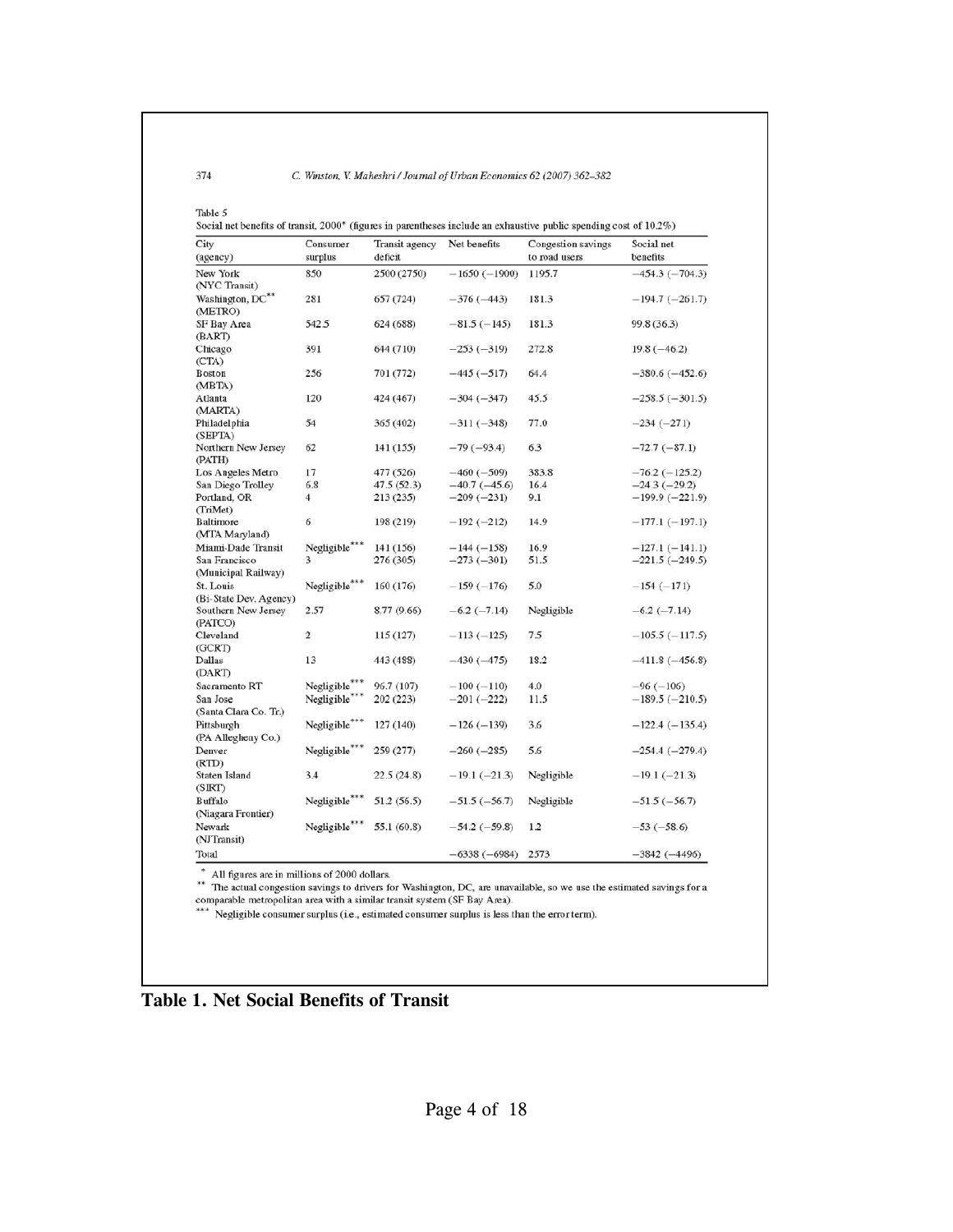## **The Larger Debate Over the Benefits and Costs of Rail Transit**

There has been a continuing debate concerning the role of public transit in modern transportation systems. Critics, mostly libertarian in orientation, have typically argued that rail transit is very expensive compared to alternative technologies such as highways and that it is not cost-effective as a transport technology. Their arguments focus on costs and do not examine the benefits.<sup>4</sup> Proponents of rail point out that rail transit provides a wide range of benefits, including many that are indirect and non-market, and as a result are difficult to quantify, but nonetheless have to be included for an analysis to be complete.<sup>5</sup> Rail transit critics tend to focus on the broad transportation and land use trends that occurred during the 1950s through 2000 and that occurred in the absence of new rail investments, a period in the U.S. of massive investment in interstate highways and metropolitan expressways. Rail proponents tend to focus on specific examples of successful transit projects, or estimate future growth in transit demand and benefits.

Nonetheless, the number of true benefit-cost analyses in which net benefits is the metric of interest are few. That fact is a motivation of the Winston and Maheshrib paper.

**The Winston and Maheshrib Analysis: General Issues**. Clifford Winston has had a longstanding interest in transport economics, and has published widely on the topic. His body of work over the years has led him, properly so I think, to be critical of the widespread failure of governments at all levels to make decisions that raise transport efficiency and effectiveness (maximum net benefits). One can get an understanding of his frustrations by reading his opinion piece "Have Car Won't Travel; the Sober- and Sobering - Case for Privatizing Urban Transportation".<sup>6</sup> Having participated in transport planning myself, I certainly understand his disappointment and frustration.

In this article Winston and Maheshrib undertake an ambitious task, that of making a relatively definitive statement about the net benefits of rail transit systems in the U.S. They suggest that virtually none of these systems are justified in economic terms, arguing that the costs of such systems uniformly outweigh the benefits, with the consequent conclusion that these systems reduce the economic vitality and welfare of the nation. They argue that these systems may seem to be very beneficial to any given area, but only because many, or most, of the costs are subsidized by governments.

The question we explore here is whether they have effectively made their point. We think not, and

<sup>4</sup> Particularly biased in that regard is Thomas A. Garrett (2004), *Light Rail Transit in America: Policy Issues and Prospects for Economic Development*, Federal Reserve Bank of St. Louis (www.stlouisfed.org).

<sup>&</sup>lt;sup>5</sup> Jeff Kenworthy (2008), "An International Review of The Significance of Rail in Developing More Sustainable Urban Transport Systems in Higher Income Cities," *World Transport Policy & Practice*, Vol. 14, No. 2 ( www.eco-logica.co.uk); at www.eco-logica.co.uk/pdf/wtpp14.2.pdf.

<sup>&</sup>lt;sup>6</sup>http://www.brookings.edu/articles/1999/04saving\_winston.aspx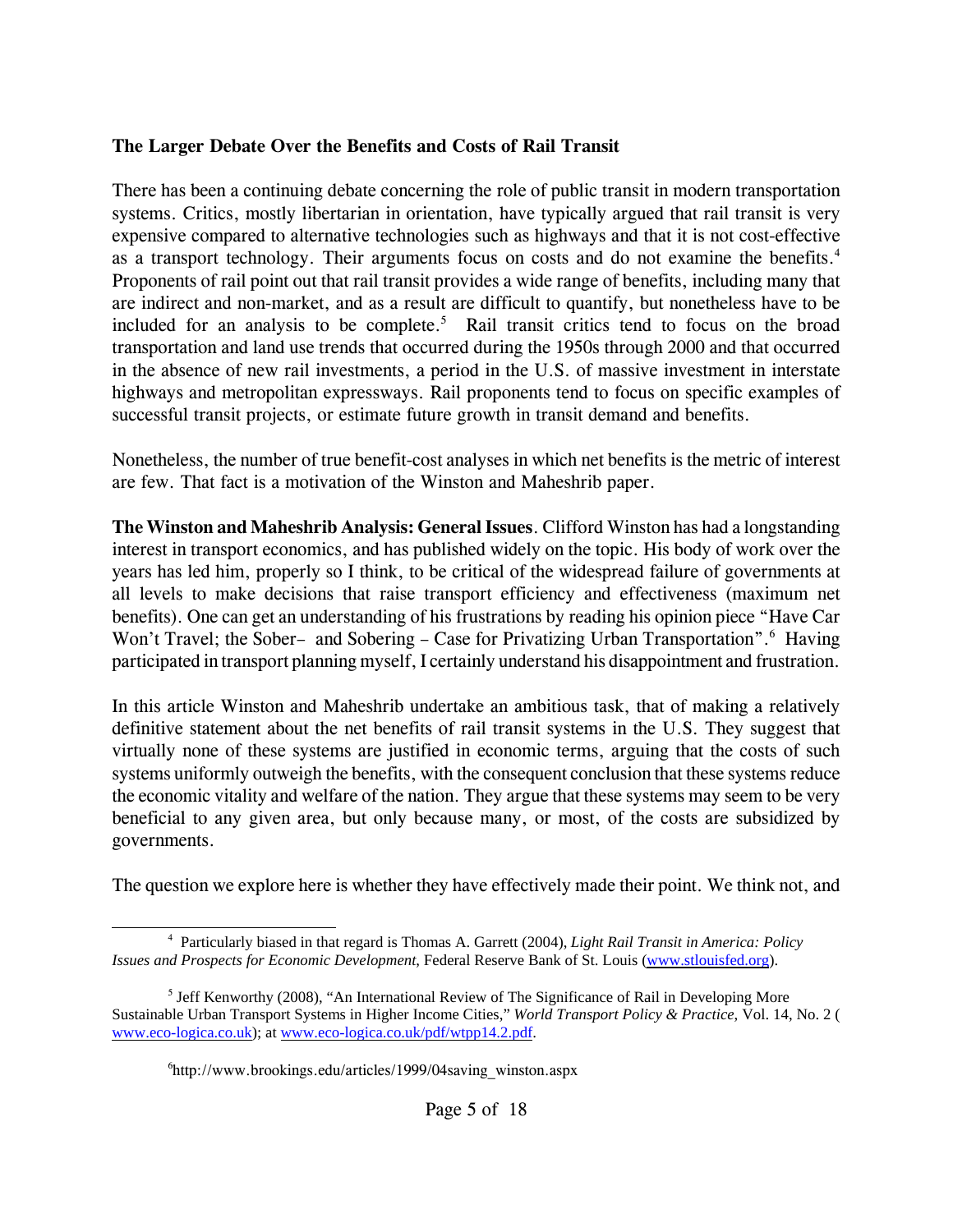the recent run-up in gasoline prices is not the reason for this conclusion, although it certainly has contradicted some of their findings.

We will present arguments below that their technical analysis suffers from at least two serious defects, one statistical, and the other analytical, and as a result their conclusions cannot be sustained on the basis of their analysis. Other reviewers have reached similar conclusions.<sup>7</sup>

Before we examine their technical analysis, however, we note that Winston and Maheshrib generate net benefit estimates that are biased downward for reasons beyond those I present later in this paper. First, they leave out of their analysis important categories of rail transit benefits that would not show up in their statistical analysis, such as roadway and parking facility cost savings, increased traffic safety and reduced pollution emissions.<sup>8</sup> Second, they ignore the benefits that result from rail transit's stimulation of more compact land use which in turn increases multi-modal accessibility and generates transport cost savings through reduced per capita vehicle ownership and use which are not captured by their statistical models. Many other studies <sup>8 9 10</sup> indicate that rail transit can be a catalyst for more compact, mixed development and increased transit ridership.

Winston and Maheshrib argue that rail transit plays a declining role in the U.S. transport system, but much of their evidence reflects past trends such as housing and employment dispersion caused by massive highway investments that are now in fact reversing in major North American cities.<sup>11</sup> They ignore evidence of increasing demand for public transit and transit oriented development.<sup>12</sup> They argue that rail transit's role is declining because it only serves old central business districts, which they estimate contain only 10% of regional employment; this misrepresents the role of rail transit which often connects urban and suburban activity centers (business districts, malls, campuses and airports) and helps attract more businesses to central locations. As a result, cities with major urban rail systems tend to have a major portion of jobs, particularly higher-order jobs

<sup>7</sup> Jay Warner (2007), *Reassessing 'The Social Desirability of Urban Rail Transit Systems': Critique of Winston and Maheshrib*, VTPI (www.vtpi.org); at www.vtpi.org/warner.pdf.

<sup>8</sup> See Todd Litman, " Evaluating Rail Transit Benefits: A Comment," *Transport Policy*, Vol. 14, No. 1, January 2007, pp. 94-97.

<sup>9</sup> Jeffery J. Smith and Thomas A. Gihring, *Financing Transit Systems Through Value Capture: An Annotated Bibliography*, Geonomy Society (www.progress.org/geonomy), 2007; at www.vtpi.org/smith.pdf; originally published as "Financing Transit Systems Through Value Capture: An Annotated Bibliography," *American Journal of Economics and Sociology*, Volume 65, Issue 3, July 2006, p. 751

<sup>10</sup>John Schumann (2005), "Assessing Transit Changes in Columbus, Ohio, and Sacramento, California: Progress and Survival in Two State Capitals, 1995-2002," *Transportation Research Record 1930, Transit: Intermodal Transfer Facilities, Rail, Commuter Rail, Light Rail, and Major Activity Center Circulation Systems*, TRB pp. 62-67.

<sup>11</sup> William H. Frey (2008), *Older Cities Hold On to More People*, Census Shows, Metropolitan Policy Program, The Brookings Institution (www.brookings.edu); at www.brookings.edu/papers/2008/0710\_census\_frey.aspx.

<sup>&</sup>lt;sup>12</sup> Reconnecting America (2004), *Hidden In Plain Sight: Capturing The Demand For Housing Near Transit*, Center for Transit-Oriented Development; (www.reconnectingamerica.org/public/tod).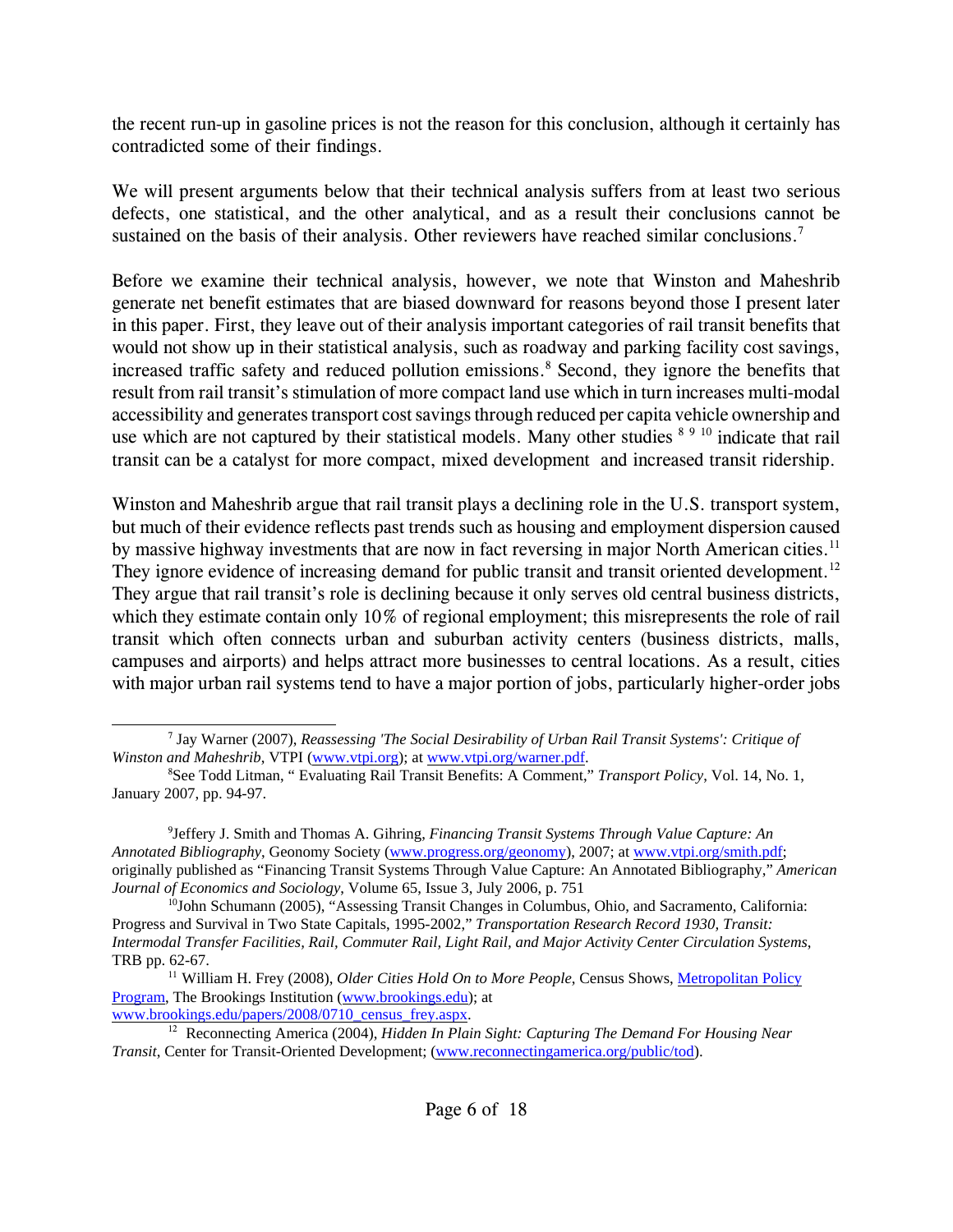that involve longer commutes, located near rail transit stations. 13

Winston and Maheshrib argue that rail transit is inefficiently subsidized, but ignore automobile transportation subsidies such as those roadway costs not covered through user fees, subsidized parking, unpriced congestion costs, accident costs and the negative external costs of automotive emissions. Although they analyze how various transit pricing and operational changes could affect rail service cost efficiency, they fail to test the effects of efficiency-justified market reforms, such as congestion pricing, parking pricing, parking cash-out, and pay-as-you-drive vehicle insurance that would change the relative prices of transit vs. highway travel that would increase transit ridership and therefore rail transit benefits. In other words, existing market distortions that favor automobile over transit travel (subsidized parking, unpriced road space, vehicle insurance only loosely related to vehicle use) reduce transit demand below what is optimal, thereby reducing measured benefits and transit efficiencies, leading to biased statistical analysis.

## **The Formal Benefit-Cost Analysis.**

Let us note at the outset that the basic analytical framework, that of net benefits, the difference between total benefits and total costs ( $NB = TB - TC$ ) is what the authors utilize, and that is the correct general approach to the problem of evaluating the benefits and costs of a project, both prospectively and retrospectively. The simplest way to translate this into common language is that net benefit is "social profit", differing from business profit by including all consumer benefit and all social costs, such as pollution, and not just those benefits and costs which might be transacted as fares or money changing hands. Before we discuss the statistical and analytical problems with the study, we provide some discussion of the basic technique that is relevant to the following criticisms.

**The Findings.** We reproduce above their principal findings, their Table 5. They find that all rail systems examined except for San Francisco and Chicago are net losers, that is, total costs exceed total benefits, or TC > TB. "Consumer surplus" is their benefit measure, which is the economist's measure of consumer benefit over and above that captured by the fares riders pay. "Transit agency deficit" is the total transit agency costs minus fare collections, and "net social benefit" is the consumer surplus plus the





<sup>13</sup> Todd Litman (2004), *Rail Transit In America: Comprehensive Evaluation of Benefits*, VTPI (www.vtpi.org); at www.vtpi.org/railben.pdf.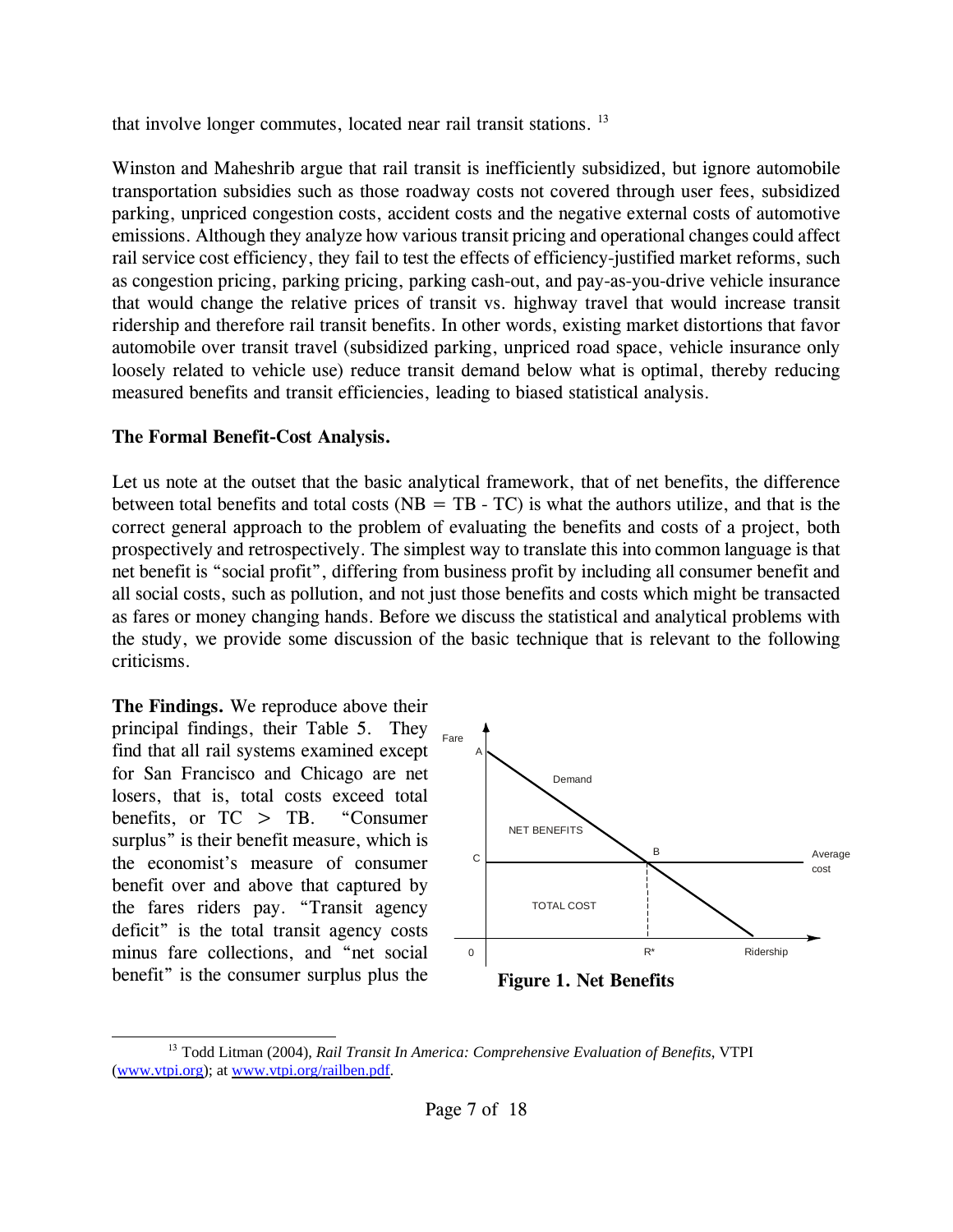congestion savings minus the agency deficit, or  $NSB =$  Consumer Surplus + Congestion Savings - (Total Agency Costs - Fare Collections). We explain the basic rationale they follow with the aid of some simple diagrams. Fare

Figure 1 above captures the basic framework that the authors employ. One estimates the demand function for transit with a statistical technique called regression analysis. Note that the demand lies in price (fare) and quantity (ridership)



space, and so the area under the demand curve measures the value of trips taken – this is the economist's principal measure of benefit to the riders, as the demand curve measures willingness to pay. If the fare were at the level of C (i.e., at average cost), then the fare would cover average cost, farebox collection revenue would cover costs, and ridership would be R\*. We simplify the cost relationships here, just to note that the area under the average cost function measures total cost, and so net benefits is just the difference in the two areas, or area ABC. This is what the authors seek to measure, and their estimates appear in their Table 3 reproduced below. In Figure 1 consumer surplus and net benefit is also area ABC.

For our discussion here, it is important to note that two properties of the demand and cost functions can critically affect the net benefit-estimates: the height of the functions, and their slopes. We will illustrate this point with the demand function. In Figure 1 Point A on the demand curve is the vertical intercept. Should the vertical

intercept be lower than that shown, say at  $_{\text{Face}}$ Point D in Figure 2, then of course the net benefits will be smaller, as area DBC is smaller than area ABC in Figure 1. And should the combination of demand and cost be that shown in Figure 3, where the average cost lies above the demand curve, then the net benefits are negative, area CBFE. Figure 3 shows the case in which no level of ridership produces positive net benefits.

0 Ridership Demand Average cost A B C E D Fare R F Negative net benefits

A more nuanced view of the negative net benefit situation is shown in Figure 4, where



we see that the benefit-cost analysis is more complicated. Because virtually all transport systems, highways included, do not price access at cost, all modes are subsidized to one degree or another, leading some to argue, as do the authors, that there is excessive investment in the mode. There may exist some system size with a lower level of ridership for which net benefits are positive, but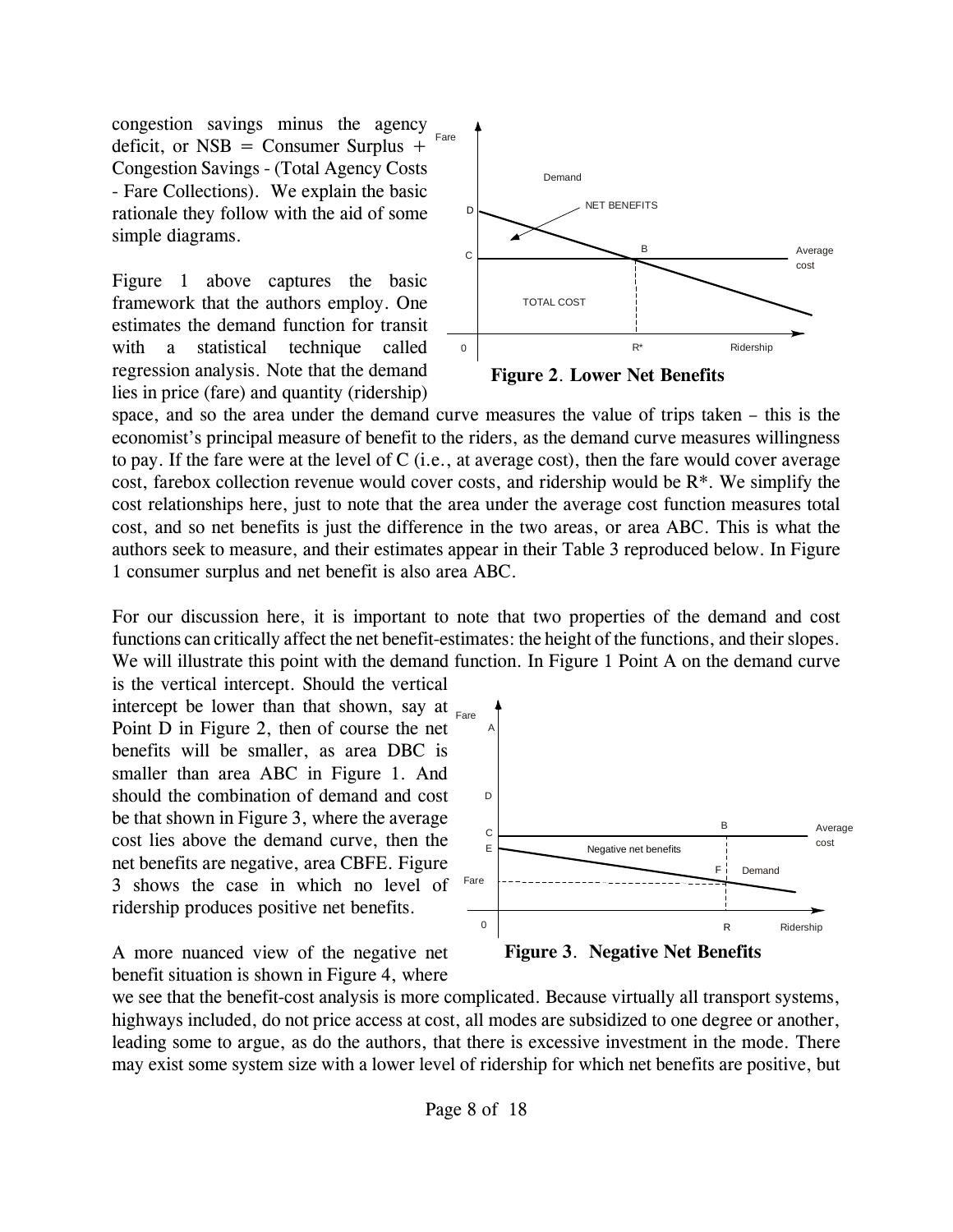because of the subsidy, the higher ridership leads to excessive investment, Fare running up the costs more than the benefits. Net benefit in Figure 4 then is area DBC minus area BGH. BGH is the excess of cost over benefit (not revenue) for the ridership between R\* and  $R^{14}$  In that figure, net benefit is shown to be negative. So what economic analysis attempts to ascertain are the relative sizes of the two areas. The authors in effect argue that BGH is larger than DBC for all cities analyzed except Chicago and San Francisco, and



so the net benefits are said to be negative. As we show below, they make several errors that mislead them to conclude that the situation is as in Figures 3 or 4.

The way one translates the statistical findings to this net benefits framework is fairly simple. The authors estimate a linear relationship between ridership and its causal variables. That is, they estimate an equation of the following form:

Ridership = 
$$
a + b(fare) + c(gas price) + c(population) + d(income) + etc.
$$

The statistical analysis determines the values of the coefficients *a, b, c, d,* and also the signs of the estimated coefficients or parameters, positive or negative. Since the net benefits analysis is expressed in fare and ridership space (price and quantity), this equation is solved (inverted) to find fare as a function of ridership, or

$$
Fare = \alpha + \beta (ridership)
$$

This is a straight line shown as the demand curve in the previous figures. The value of  $\alpha$  is found by taking the average or mean values of the variables such as gas price, income, population, etc., and multiplying them by the coefficients found for the ridership equation above and then adding them together to generate  $\alpha$ , which corresponds to the letters A, D or E in the above diagrams.

*It is very important and central to these comments that if either the signs or the numerical values of the coefficients or both, are incorrect, then the net benefit calculation will be incorrect also.* And the net benefit calculation may be very sensitive to alternative values of the estimated coefficients, especially if the data are very aggregated (one number per area per year) as they are

<sup>&</sup>lt;sup>14</sup> It is important not to confuse revenue with benefits. Revenue is about finance, and may or may not reflect the benefits accurately. In this case, it does not, and for that reason it is important to find the demand curve and measure the area under it. One can see that fare revenue in the general case underestimates the benefits because it does not include the benefit triangle above the cost curve.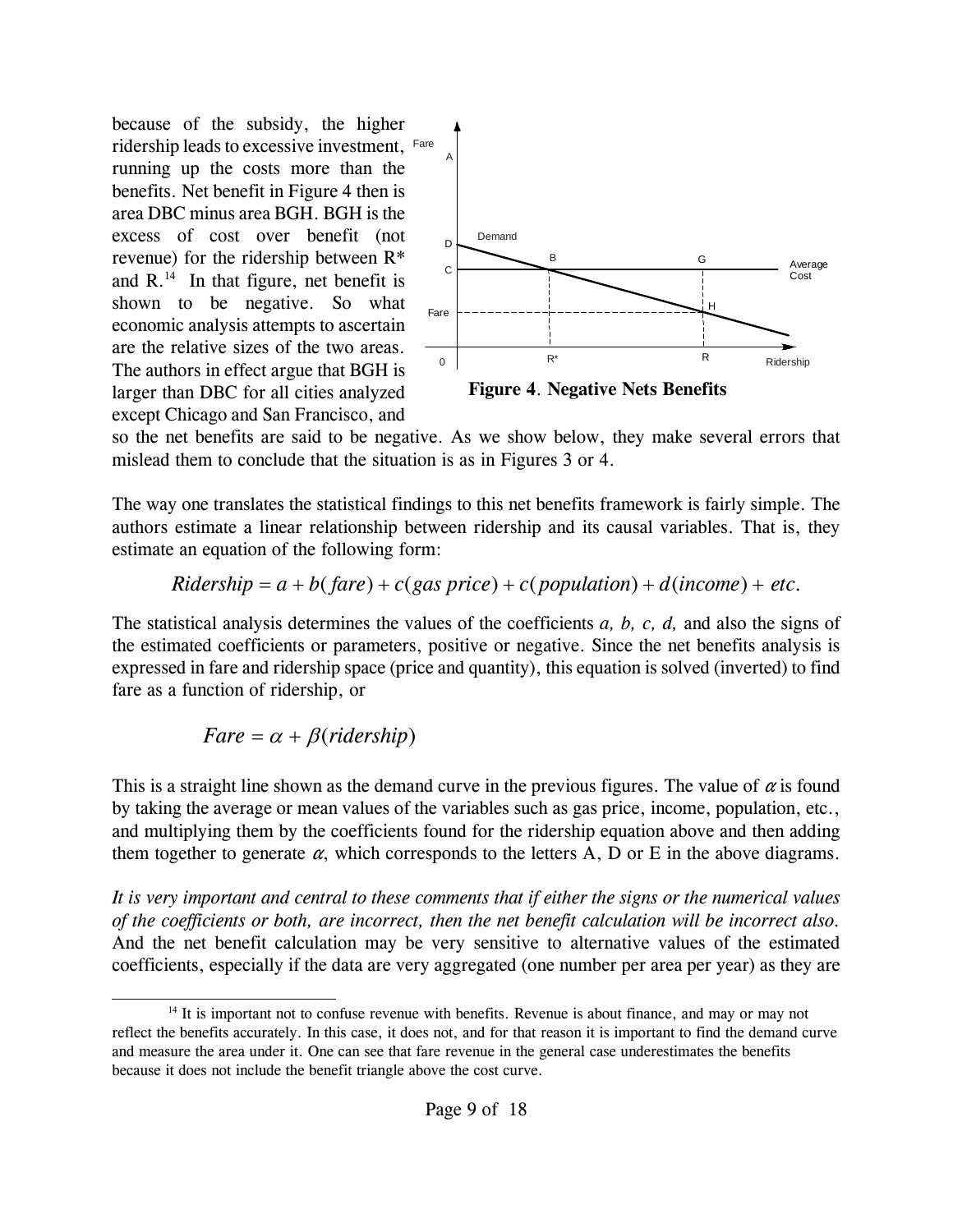in the Winston and Maheshrib paper. So one has to be very sure about the quality of the data, i.e., that they are proper measures of the influence of interest, and resulting estimates. One also needs to do some sensitivity testing or analysis to check on how sensitive the net benefit calculation might be to a range of values. There are ways to do this, but it should be noted that the authors mention none of these, and so we conclude that they do not perform them. This in itself raises questions about the carefulness of the study.

In sum, before one can accept the author's findings, one needs to be assured that the estimates of the demand and cost functions are valid, and not biased in one direction or another. A careful econometric analysis always discusses these issues, and the normal peer review is certain to demand this of manuscripts submitted to journals for possible publication. But curiously in this article there is none of this discussion. This raises serious questions, and in fact we argue, there are reasons to think that the authors' findings are not valid and that they have underestimated the net benefits, invalidating their conclusions. This article does not show the carefulness of analysis that one would expect to support such strong conclusions and one is left to wonder about the quality of the peer review in this case.

# **Statistical Problems**

The statistical technique employed in the study is the standard approach to econometric estimation, that of regression analysis. For those not trained in statistics, we note that in all spheres of science the way we pin down causality, that is, how the world works, is to observe a change in some independent influence or variable, and measure the change in the response variable. In controlled experiments, these changes are induced by the researcher. In natural experiments or observational situations, such as most of econometric analysis, one has to assemble the data on cause and effect variables that theorizing tells us matter and are causal, and then analyze them statistically. Multiple regression is just a formal way of doing that when there are multiple influences that affect the response variable. That variable in this study is just ridership on the demand side, and cost on the supply side.

Recalling that the authors did not have millions of dollars to conduct their study, they used published data from various governmental sources. This is standard practice and all nonexperimental measurements rely on historical observations. Critical to the ability to deduce warranted implications from the statistical analysis that can be used for policy recommendations is that the data have to be, as statisticians say, "well behaved", meaning that a number of statistical properties need to be satisfied. If they are not, then the findings may be meaningless. There is a strong possibility in the Winston-Maheshrib study that the findings are meaningless, since there is one very important problem with their data that likely vitiates the conclusions they draw. We explain.

Without getting technical, since all real world variables and measurements are subject to random influences, statisticians have determined that the random errors in regression analysis on balance have to cancel out in order for the estimations to satisfy several generally accepted properties. When they don't, we say that there are systematic influences in the error term or error structure,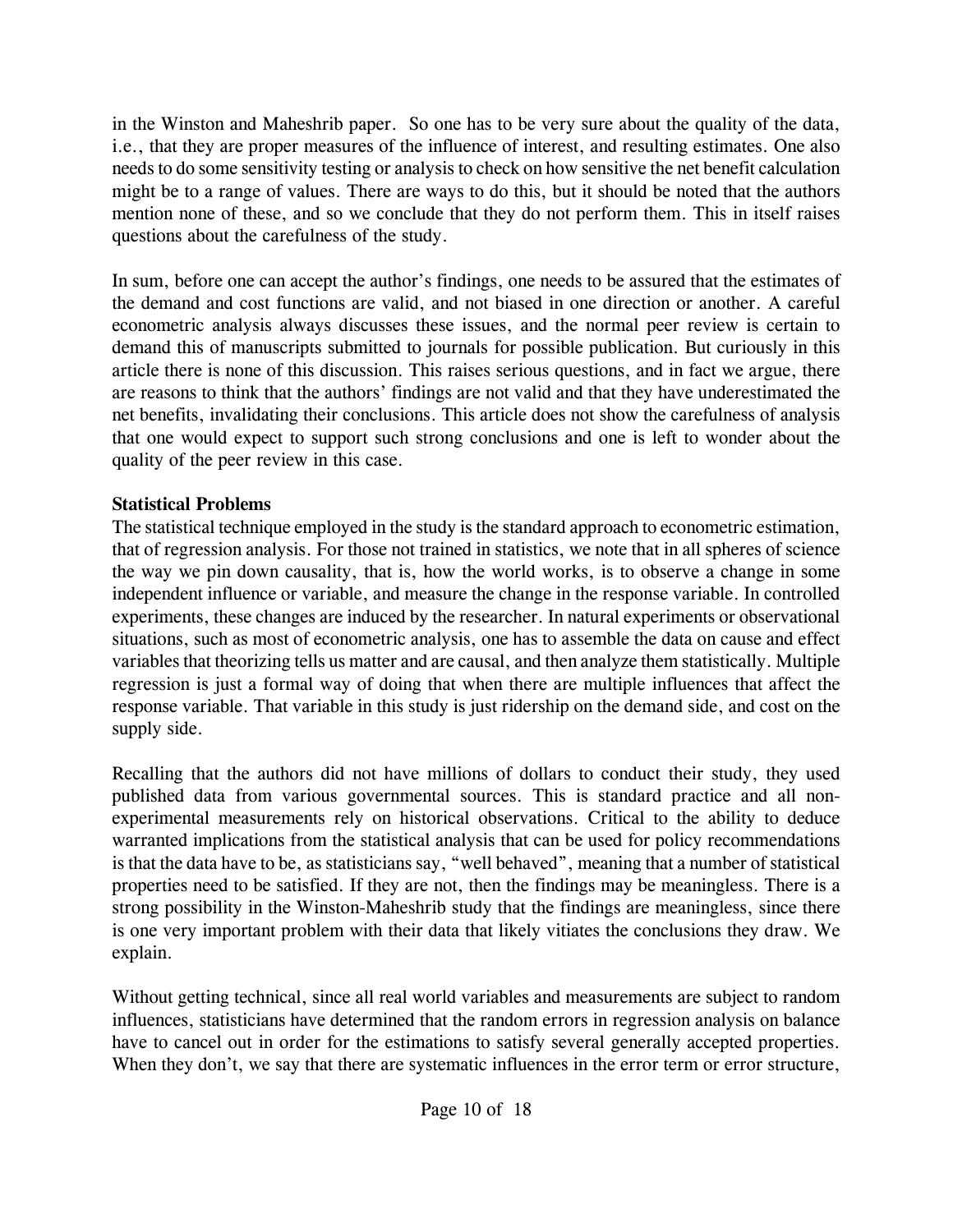and that causes measures of the average or mean effects, plus the measures of their variability, to be subject to biases, making the estimates either too high or too low. Conclusions based on biased measures may well be very deficient if not erroneous, and lead one to unwarranted conclusions. The first problem we mention is spurious regression.

**Spurious Regression.** Statisticians use a number of methods and measures to determine whether or not they have been able to pin down the cause and effect relationship in a problem. The basic two statistical measures that are always presented are a) tests of significance ("t-values") and b) the amount of variation in the dependent variable (ridership here) that is explained by the hypothesized causal variables – the  $\mathbb{R}^2$  or "coefficient of determination". A high  $\mathbb{R}^2$  suggests that one has nailed down the relationship pretty well. In the case of the Winston-Maheshrib study, this value is 0.991, nearly 100%, and the authors make note of this, but only to suggest to the reader that their findings are significant, and ignore that this high  $\mathbb{R}^2$  may be signaling that there are serious problems with the estimation.

In contrast to standard and accepted practice, the authors say nothing about the standard tests of significance here, and that may well be because they know that there is a serious statistical problem with the data<sup>15</sup>. That problem is a non-constant error mean (random errors do not cancel out) in their time series (eight years from 1993 to 2000), or what time series specialists call "nonstationarity" for short, or that there is a systematic trend in the supposedly random errors. The problem is that one can obtain statistically "meaningful" results from nonsense relationships, such as, for example, a causal relationship between total crime rates in the US between 1971 and 1991 and life expectancy of people in South Africa. There are many such examples in the literature. This problem is called "spurious regression"<sup>16</sup>, and it does not matter, as in the Winston-Maheshrib study, that the hypothesized relationship or causal model is very realistic and well grounded in economic theory and previous findings, such as ridership being a function of transit fares and gasoline prices.

So, are the authors' data subject to this non-stationarity problem? Today, journals increasingly require authors to submit their data along with the manuscript to allow checking of the data and re-estimation of the results, a policy motivated by some well publicized cases of erroneous findings. This journal did not have such a policy. I asked Clifford Winston to share the data to allow me to check on this, but he declined, citing a Brookings policy not to share data they had paid for. I learned independently from a researcher in a position to know that Brookings in fact does not have such a policy. So the author's refusal to share the data does invite questions.

The way to determine non-stationarity is to see if there are trends, increasing or decreasing, in the data. And in fact, at least two variables in their study are characterized by trends: population and household income, and quite possibly also a third, the variable "average time to work" in some areas if congestion shows a trend, which would be the case in areas characterized by increased

<sup>&</sup>lt;sup>15</sup>There are three tests that they should be reporting on: t-tests, F tests and the Durbin-Watson statistic. <sup>16</sup>James D. Hamilton, **Times Series Analysis**, Princeton University Press, 1994, pp. 557-62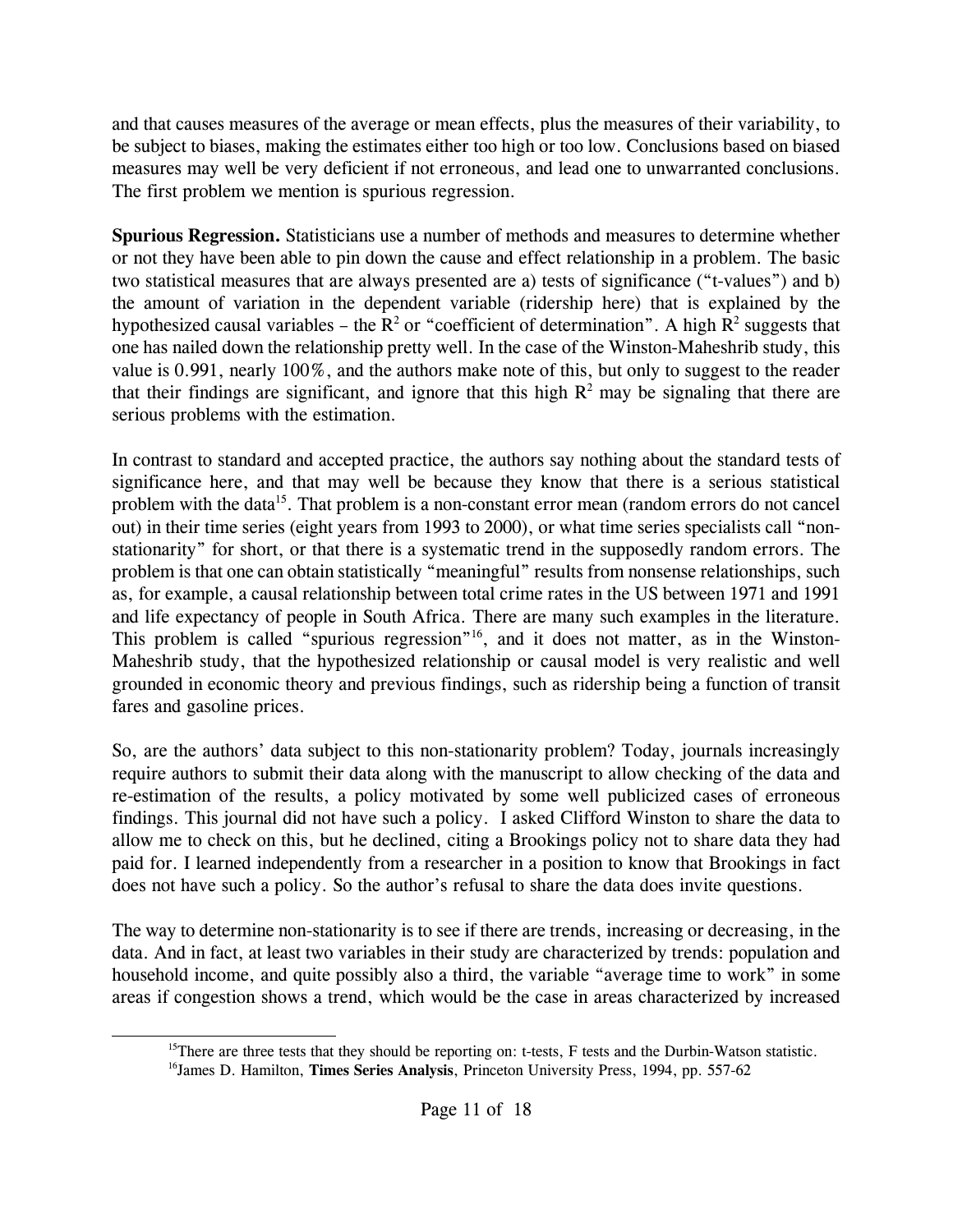sprawl, and increased population.

Now this problem of non-stationarity is well known, as is the remedy: simply difference the series, that is, subtract adjacent values from one another and use the resulting differences to estimate the regression. The authors did not do this, nor do they indicate why not, and this then is another issue that raises concerns about the validity of the findings. The authors' main findings on ridership appear in the following table taken from the published article. Even before we get to discussing the implications for the estimated benefits, we note the high  $R^2$  is inflated for two reasons: the nonstationarity problem, and the fact that the data are very highly aggregated (one observation per metro area per year). The test of the statistical significance of the entire relationship as a whole, that, all the variables in the regression equation taken together, is the F test. It is closely related to the  $\mathbb{R}^2$  and had they presented it, it too would be quite high, but also quite meaningless, as the non-constant error mean results in artificially inflated F tests. Again, presentation of this test value is standard operating procedure, and the fact that it is not reported has to raise concerns about the findings.

### **Hypothesized Effects: Measurement and Data Problems**

The standard way these analyses are conducted, by economists at least, is to use economic theory to specify the relationship (what causes what), and also to indicate in advance what the expected direction of the causal influence is, that is, whether the effect is expected to be positive or negative. The magnitude of the effect is found from the statistical analysis. Often the underlying theory is fairly clear about the direction of the effect, such as, prices are always inversely related to quantity demanded, or in this case ridership and fares are negatively related.

But frequently the *a priori* effect direction is not clear, and so the author will indicate

| Variable                                                                         |                     | <b>NYC</b><br>Transit | Large<br>systems <sup>2</sup> | Medium<br>systems <sup>b</sup> | Small<br>systems <sup>c</sup> |  |
|----------------------------------------------------------------------------------|---------------------|-----------------------|-------------------------------|--------------------------------|-------------------------------|--|
|                                                                                  |                     |                       |                               |                                |                               |  |
| Fare (\$)                                                                        |                     | $-37.1$               | $-1.48$                       | $-3.44$                        | $-0.495$                      |  |
|                                                                                  |                     | (11.6)                | (0.521)                       | (1.17)                         | (0.223)                       |  |
| Track density $(D)$ <sup>**</sup>                                                |                     | 0.544                 | 0.544                         | 0.061                          | $-0.184$                      |  |
|                                                                                  |                     | (0.133)               | (0.133)                       | (0.126)                        | (0.207)                       |  |
| Average distance between stations $(n)$ <sup>**</sup>                            |                     | $-0.112$              | $-0.112$                      | $-0.137$                       | $-0.115$                      |  |
|                                                                                  |                     | (0.057)               | (0.057)                       | (0.047)                        | (0.054)                       |  |
| Network connectivity $(T)^{**}$                                                  |                     | 4.94                  | 4.94                          | 0.013                          | 0.206                         |  |
|                                                                                  |                     | (1.93)                | (1.93)                        | (0.094)                        | (0.163)                       |  |
| Network linearity $(\pi)$ (greater values indicate less linearity) <sup>**</sup> |                     | 0.090                 | 0.090                         | 0.017                          | 0.016                         |  |
|                                                                                  |                     | (0.027)               | (0.027)                       | (0.017)                        | (0.016)                       |  |
| Constant                                                                         |                     | 10.6                  | 1.43                          | 3.56                           | 2.92                          |  |
|                                                                                  |                     | (3.40)                | (1.95)                        | (1.62)                         | (1.52)                        |  |
|                                                                                  |                     |                       | Common parameters             |                                |                               |  |
| Rail peak-to-base ratio                                                          |                     | (0.053)               |                               |                                |                               |  |
|                                                                                  |                     | (0.030)               |                               |                                |                               |  |
| Bus peak-to-base-ratio                                                           |                     | 0.180                 |                               |                                |                               |  |
|                                                                                  |                     | (0.068)               |                               |                                |                               |  |
| Average number of days below 32 degrees                                          |                     | 0.002                 |                               |                                |                               |  |
|                                                                                  |                     | (0.001)               |                               |                                |                               |  |
| Metropolitan area population (millions)                                          | 0.023               |                       |                               |                                |                               |  |
| Median household income in metro area (\$thousands)                              |                     | (0.014)<br>0.003      |                               |                                |                               |  |
|                                                                                  | (0.004)             |                       |                               |                                |                               |  |
|                                                                                  |                     |                       | $-0.371$                      |                                |                               |  |
| Average regional gasoline price (\$)                                             |                     |                       |                               |                                |                               |  |
|                                                                                  | (0.308)<br>$-0.218$ |                       |                               |                                |                               |  |
| Average travel time to work (minutes)                                            |                     | (0.105)               |                               |                                |                               |  |
| Average travel time to work squared                                              | 0.004               |                       |                               |                                |                               |  |
|                                                                                  |                     |                       | (0.002)                       |                                |                               |  |
| Year dummies                                                                     |                     |                       | Included                      |                                |                               |  |
|                                                                                  |                     |                       |                               |                                |                               |  |
| Number of observations                                                           | 194                 |                       |                               | $R^2$                          | 0.991                         |  |

Newey-West robust AR(1) standard errors shown in parentheses. ..

We could not reject the hypothesis that the network coefficients were equal for NYC and large systems.

<sup>a</sup> Large systems include Washington, DC Metro, BART (SF Bay Area), Chicago Transit, MBTA (Boston), MARTA (Atlanta), SEPTA (Philadelphia) and PATH (Northern New Jersey).

b Medium systems include GCRT (Cleveland), MTA (Baltimore), PATCO (Southern New Jersey), San Francisco Municipal Railway, San Diego Trolley Inc., Los Angeles Metro and Metro-Dade Transit (Miami).

Small systems include TriMet (Portland, OR), Santa Clara Co. Transit (San Jose), Staten Island Rapid Transit, Sacramento Regional Transit, Niagara Frontier Metro (Buffalo), Bi-State Development Agency (St. Louis), DART (Dallas), PA Alleghany Co. (Pittsburgh), RTD (Denver) and NJTransit (Newark).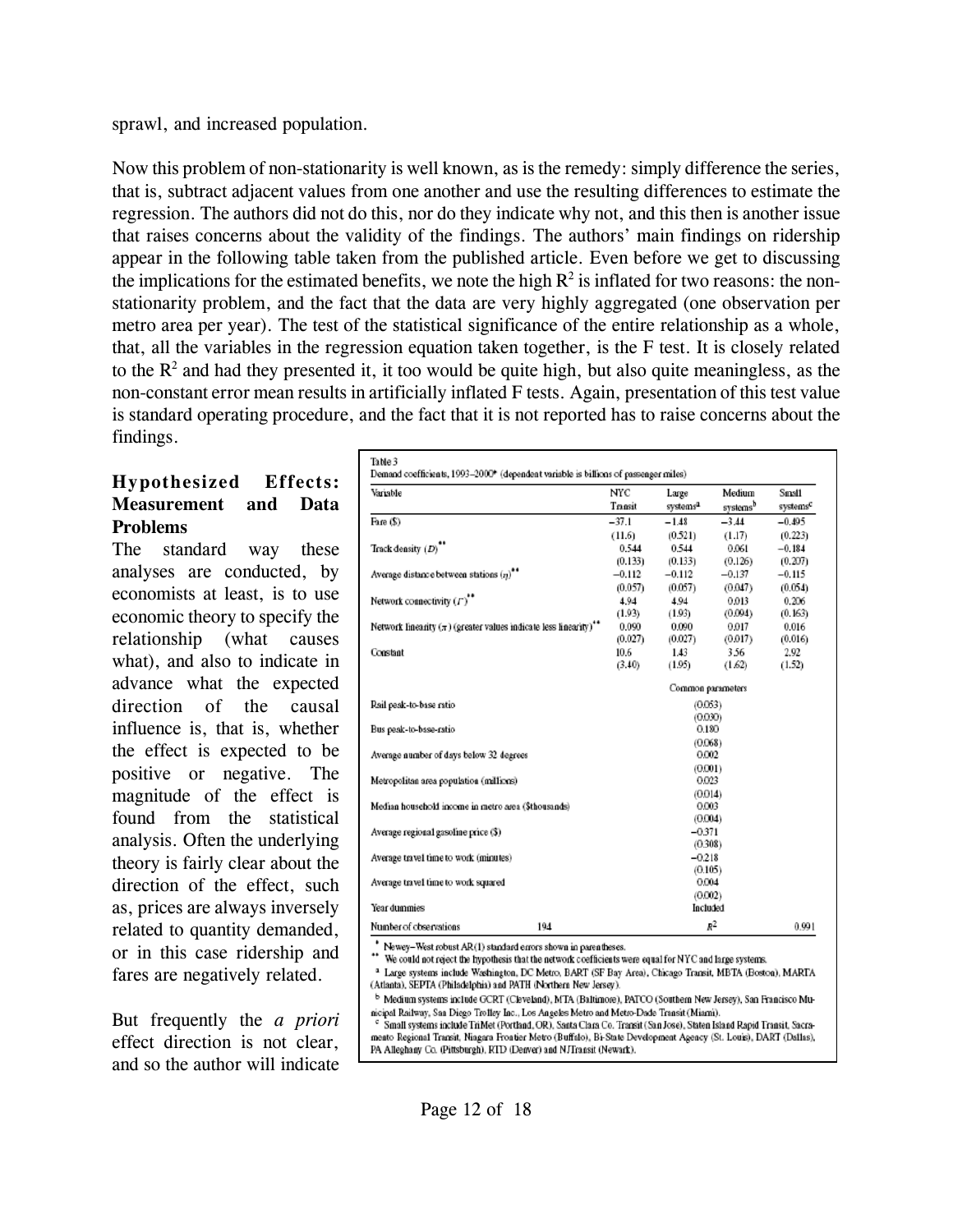that it can go either way, and offer some reasons why it might go in either direction. The problem here is that indicating no clear *a priori* direction can just be a cover hiding problems with the model or the data or both. Often if not usually, the researcher (especially economists) will have a theoretical reason to expect a positive or a negative influence, but once he or she sees that the results of the analysis do not support that, then one says that the result is "unexpected" or "surprising", language that appears frequently in empirical papers. Or, the author may go back to the section on expected *a priori* effects and revise it with some language indicating why it might go each way.

This kind of back and forth between theorizing and findings is common in all sciences, but it is important to think through the reasons for the direction of the causality. In this case, it is clear that the authors have not spent much time on this and calls into question their findings. We explain this next, focusing on two important causal influences: gas prices and average commute time, and indicate what the implications are.

**Regional gasoline prices**. Generally speaking, as a microeconomic analysis (individual decision making), road trips and transit trips are substitute commuting modes, as we saw everywhere recently as gasoline prices rose. Of course, park and ride facilities combine road and transit trips, but the focus is on the main commuting mode. As substitutes, we would expect to see transit demand rise when gasoline prices rise, so the sign of the gasoline price coefficient in the regression should be positive: higher gas prices cause increased transit demand. Winston and Maheshrib do not report their data, but an examination of a gasoline price series from the Department of Energy shows that from 1993 to 2000, gasoline prices were essentially flat, falling a bit at the beginning of the period. The then current dollar prices (unadjusted for inflation) during the period lay between \$1.09 and  $$1.47<sup>17</sup>$  Gasoline was cheap.

But, as one of those statistical "surprises", they find the coefficient to be negative, giving an crossprice elasticity of demand for the sample period of - 0.703 (my calculation from their reported data). This is inelastic, meaning that a 10% *increase* in gas prices will lead to a less than proportionate 7% *decrease* in transit ridership. While the magnitude of the effect seems reasonable, the sign really is unexpected, and so this qualifies as a "puzzling" and "surprising" result, although the authors do not say that.

In these circumstances, the careful researcher goes back and asks what factor or factors might explain this result, as well as scrutinizing the data to see if there is something peculiar about the data and how they are measured that might lead to the result . Often one can make a plausible conjecture. In this case, the authors conjecture that high gas prices can depress regional economic activity, and that could account for the negative coefficient, when a positive one would normally be expected. And it is true that high energy prices can have major macroeconomic effects, as we saw in the mid 1970's and early 1980's, and as we see now.

<sup>17</sup>http://www.eia.doe.gov/emeu/aer/txt/ptb0524.html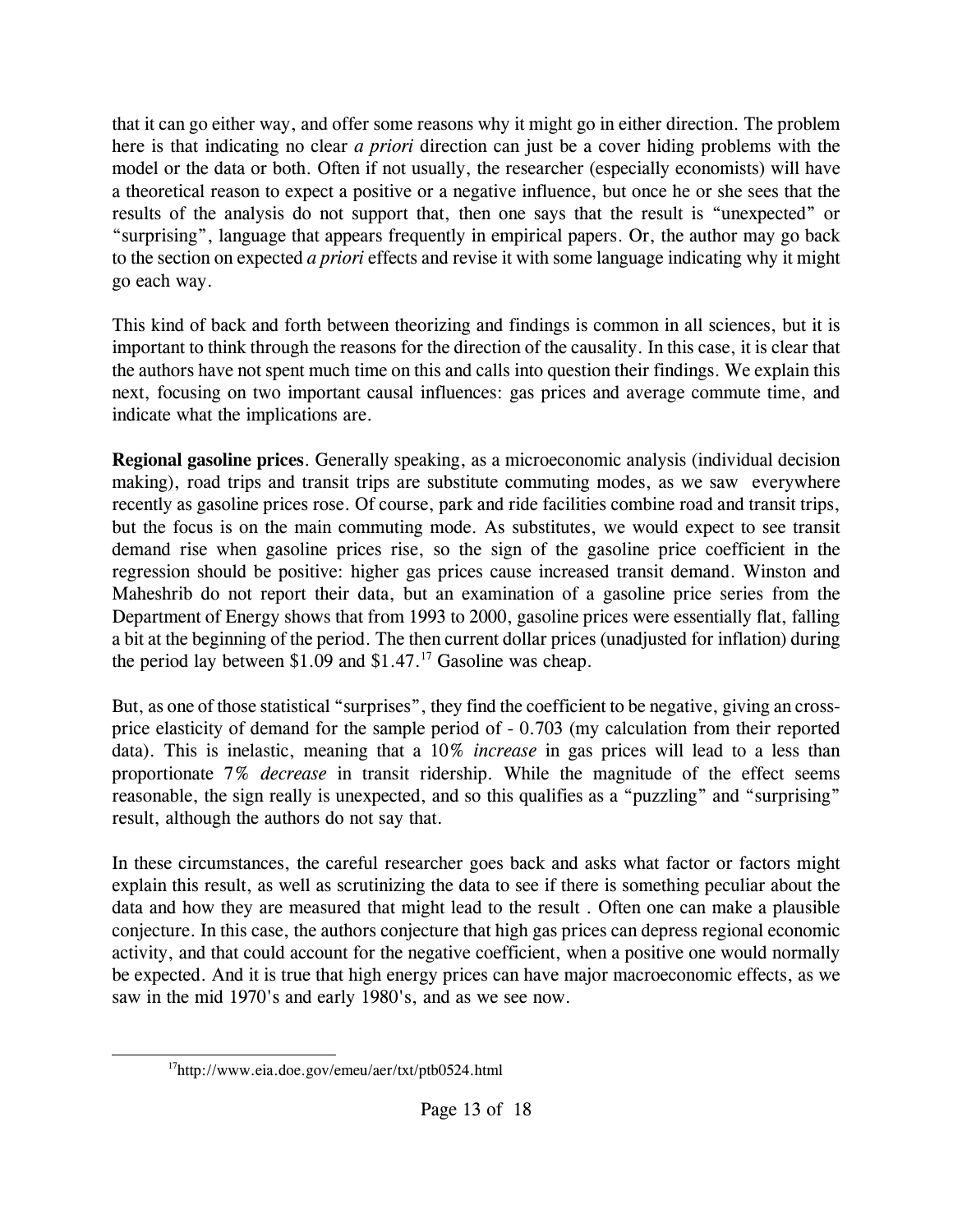The only problem with their alternative hypothesis is that their period of 1993 to 2000 starts after the recession in 1991, and the Economic Report of the President<sup>18</sup> shows a prolonged economic expansion and rising employment, which the readers will recall was the period of stock market exuberance driven by the technology sector. So that explanation would not seem to work, but the authors evidently and surprisingly did not examine it further. So one is left with an unexplained finding. This well could be a result of the non-stationarity of the random errors, as discussed above, or a problem with the data. Their surmise could have easily been tested by including a measure of labor market conditions in the regressions, but they do not do this.

Now, as we discussed above, this issue is very important to the basic thrust of the paper, because in their calculation of the benefits a negative coefficient on this variable means that the estimated demand curve is shifted down (the cases illustrated in Figures 2, 3 and 4), incorrectly we argue here. That leads to a lower computed (and underestimated) value of the benefits of the transit, and certainly has to be a contributing factor to the authors' generally negative findings concerning the benefits of transit.

The data set is a panel, which means that it contains both longitudinal values (over time), and cross-sectional values (across space). There is significant variation in gasoline prices across the nation, mostly due to differences in state excise taxes on gasoline, and in the cost of fuel transport if the region does not have nearby refineries. Could this variation cause the negative relationship between transit ridership and gas prices? We do not know, as the authors neither mention nor examine it. I am unaware of any study that connects state gasoline taxes and transit ridership, but the problem with even this argument is that the generalized anti-tax political climate of the last few decades has led most states to freeze their gasoline taxes, and so the real (inflation adjusted) gasoline tax has been falling relative to the growth in income. If it were true that the states with higher gasoline taxes were also the ones with lower transit demand, that could conceivably provide the cross-sectional variation to produce the negative coefficient. That was not examined, and one could argue the converse, that those states with high taxes are the ones with large highway construction budgets, and those investments would be concentrated in congested cities, but this is just speculation. The authors could and should have examined this issue, but did not. So we are left with an implausible result, and no good explanation. One suspects a faulty model and data.

**Commute time.** That leads us to another important variable in the paper, average commute time. High commute times in metropolitan areas are associated with congestion. All else equal, given that road and transit trips are substitute modes for those living in the transit corridors, the predicted commuter behavioral response in the presence of frequent and expected highway congestion would be increased demand for transit, as transit lines never get congested because the headways are controlled (although the transit cars can be crowded) – thus the run times are fairly constant and quite predictable. As a result, the predicted effect of road congestion on transit demand should be positive. But again, as with gas prices, the authors instead suggest that the effect could go either way: positive or negative. They speculate that high road congestion can reduce

<sup>18</sup>http://www.gpoaccess.gov/eop/tables08.html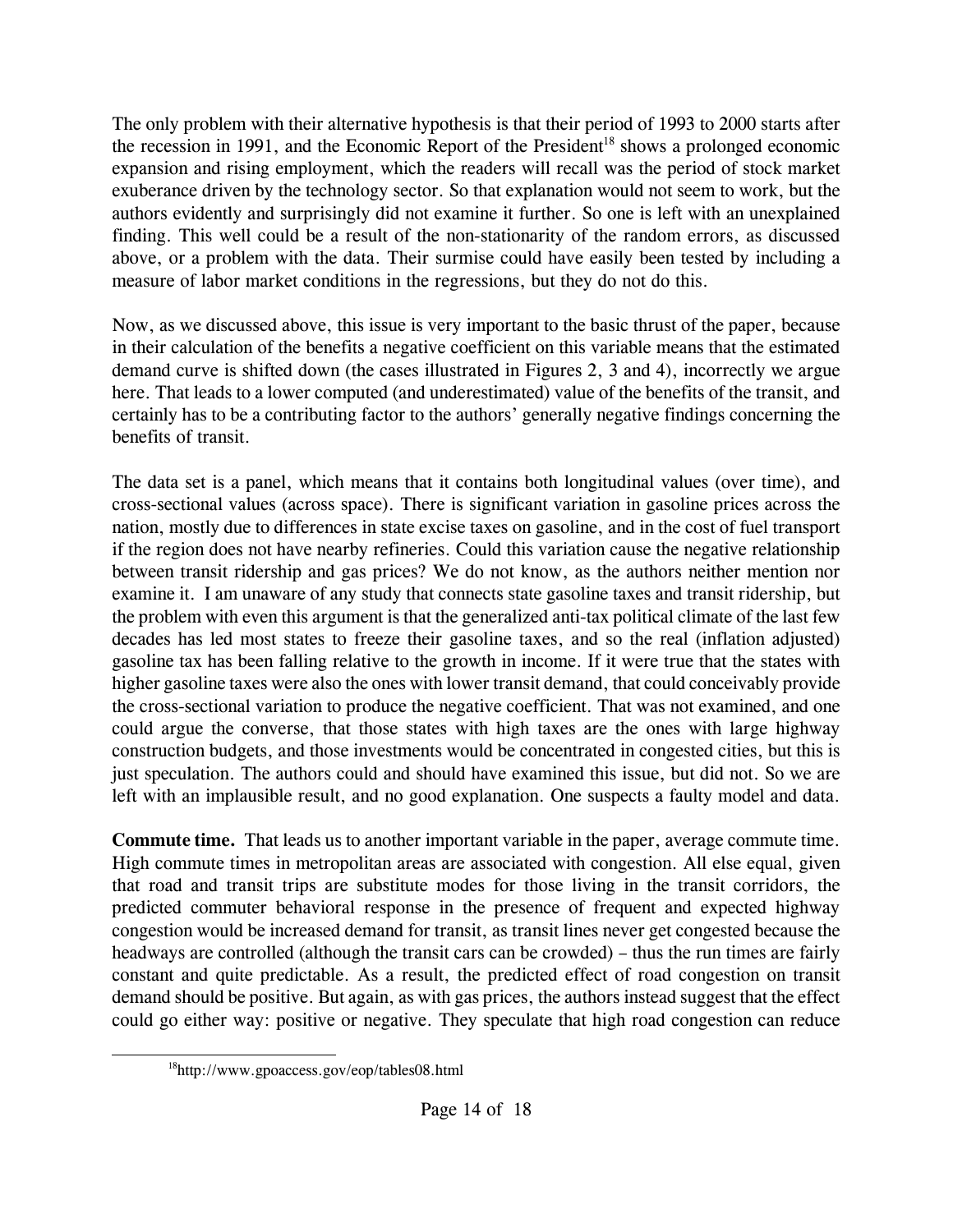accessibility to transit stations, but offer no evidence for this hypothesis. But even if highway congestion did reduce access to park and ride facilities, it does not follow that remaining on the congested highway is a time saving strategy for journeys to work.

The authors in fact find the opposite, that increased congestion leads to lower, not higher, transit ridership. To illustrate the finding, we compute the implied cross elasticity of transit demand with respect to average commute time using their reported mean values. Using both the linear and squared terms, this elasticity is - 0.09. That is, their results indicate that a 10% *increase* in mean commute time or congestion leads to a about a 1% *decrease* in transit demand. To say the least, this is counterintuitive, and most likely is evidence of either serious data problems or faulty model specification, or both. Their explanation does appear to be an after-the-fact explanation for another "puzzling" result. And since the widely used transit demand planning models, which are based on detailed mode choice behavior, generate the benefits of transit based precisely due to reduced travel time on rail, this finding flies in the face of the established and widely used trip generation models.

A proper test of the relationship between road congestion and transit demand would require data on commuter travel in the corridors that contain *both* highways and transit lines. Congestion on roads in other corridors would not be relevant. But the data the authors employ measure the average commute time for the entire metropolitan area (one observation per metropolitan area per year), which also includes highway corridors without competing transit lines. So if congestion is severe and growing in those corridors without rail transit alternatives, as it has been, and population is decentralizing to areas without rail transit alternatives because of suburban highway investment, which it has as the authors point out  $19$ , with the measure the authors employ, it is indeed possible to find a negative relationship between transit ridership and average commute time, that is, a correlation, but without any reason to suggest causality. This is because much or most of the congestion will be measured in non-rail transit corridors, and with the decentralization of population over time in the older transit systems to areas not served by rail, ridership will be lower. The problem here is that the commute time variable they employ is inappropriate for the analysis and leads to incorrect findings.

This has the same serious implication for the benefits calculation as the gasoline price case. A negative net sign on this pair of coefficients (for the linear and squared values) means that the demand function for transit is shifted down, and the estimated benefits reduced. But if the sign is not plausible, as we argue here, then the authors' benefit estimates are biased downward, leading to incorrect conclusions.

**Mode Reliability**. Related to commute time variable is the issue of the reliability of commuting via highway or transit. Commuters value not only short commutes, but reliable commutes.

<sup>&</sup>lt;sup>19</sup>"The demand for rail has continued to shrink because transit networks are unable to keep up with changing land use and travel patterns that have decentralized residences and employment". Page 379. They do not mention that it is highway investments that are major drivers of this decentralization.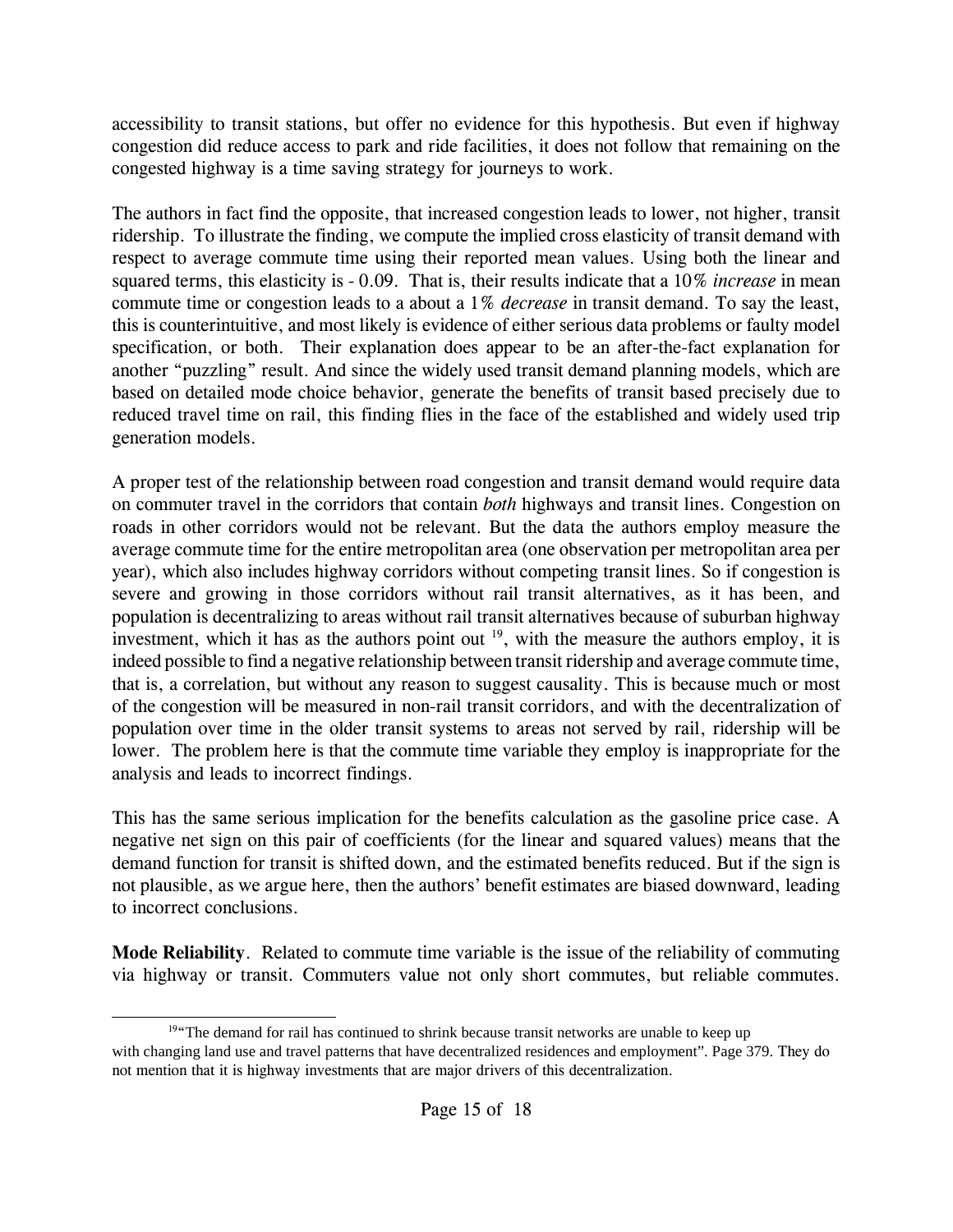Reliability or risk is typically measured by the variability of the commute times, or what statisticians call the variance, yet the authors include no measure of variability of commute times, except across regions and over time. But their measure does not capture the correct dimension. We would expect that greater variability in trip times or lower reliability of highway commuting would lead to greater transit demand, and the failure to include this variable leads to the rather serious problem of "omitted variable bias". This is a major omission. Since a variable measuring relative mode reliability of transit would by hypothesized to have a positive coefficient, excluding it means that this represents a possible third reason why their demand and benefit measures would be biased downward.

Nonetheless, at this point, it is a relatively safe argument that the authors' benefit estimates are severely biased downward, and that would be one reason why they find negative net benefits for most systems. Their conclusions are erroneous as a result. The authors paid far too little attention to the quality of their data, and to whether the chosen variables or data measures were in fact well matched to the problem they sought to investigate. It is a puzzle how this got through the peer review process, on which we comment at the end.

# **Authors' Conclusions on the net benefits of rail systems**

The measured net benefits of the systems the authors examine depend crucially on the statistical results, that is, the numerical values and signs for the parameters of the demand functions, which we noted above may well be totally meaningless in their study. If that were not enough, the authors' less than careful discussion of the net benefits of the systems adds to the doubts about the validity of the findings. We explain briefly.

**Sensitivity Analysis.** First, all measurements and estimates of real world relationships are subject to error. There are many types of measurement and estimation errors statisticians have identified, and so if one is to use statistical estimates to inform any decision, such as a public policy decision concerning transport investments, it is always appropriate to estimate the risks, and the consequences, of a wrong decision. "Risk" just means variable outcomes. The standard approach to this problem is to conduct a random scenario analysis, called Monte Carlo analysis, that shows the variability and the impacts on the benefit estimates. The authors do not do this.

Additionally, a careful benefit-cost analysis always presents a discussion of those variables that the authors have not been able to include, usually for lack of data availability. Such a discussion includes a listing of these excluded variables and the likely impacts or implications of the exclusion. This is critical, because of the omitted variable bias mentioned above, and we illustrate with the variable of highway lane miles.

This "omitted variable" problem seems to be present in this study. This potentially serious omission is that they do not include highway expansions (lane miles) in the variable set. Road traffic and transit ridership are jointly determined, in which the time and money cost of one mode affects the demand for the substitute mode. In the period they study, 1993 to 2000, there was important economic growth throughout the country, populations continued suburbanizing, and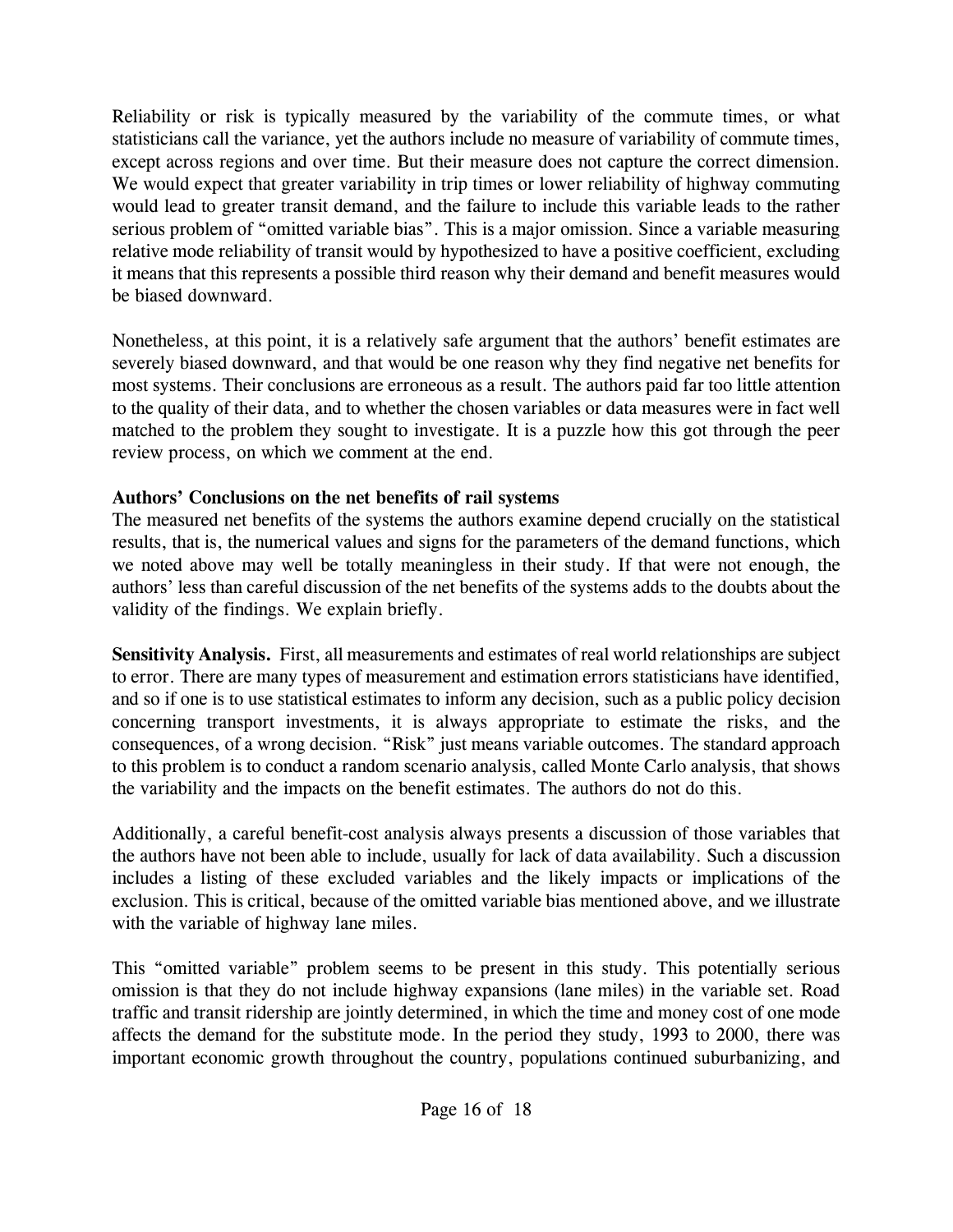urban highway capacity was added, but only in a few new systems has track capacity been expanded. More highway lane miles leads to lower transit ridership as it can reduce road congestion in the short run (a period of several years), thus reducing the time and money costs of highway commutes. So there is a negative influence that appears in the ridership numbers, but no independent causal variable designed to capture and measure it. This means that one or more of the estimated parameters are in error, either the sign, or the magnitude, or both. In this case, the influence of this omitted variable may be weakly captured in the variable "average time to work", but we cannot know without a complete analysis of the relationships without the variable. In a multiple regression it is a very tedious exercise to work out the effect of this bias analytically, that is, by hand.

Further, as noted, road traffic and transit ridership are jointly determined. That raises still another problem, called simultaneous equation bias, which also has the effect of generating biased values for the responsiveness of ridership to variation in fares and other influences such as gasoline prices and congestion.

This matters to the benefit-cost analysis in this way: a relevant question for transport investments is what would have happened to transit ridership had the additional investments in highway expansions not taken place. Multiple regression always allows one to provide some answers to that question, which would be critical to the conclusions that the authors draw.

**Option Value.** Another dimension of careful benefit-cost analysis is attention to those benefit and cost dimensions that are not captured with the techniques they employ. For example, people generally like to have options when making choices, both now and in the future. So in general even those who currently choose to commute by auto would be generally willing to pay some positive amount to ensure that other transit options remain open to them should they be unable or unwilling to drive at some future time, due to such factors as car repairs, highway construction, incapacitating health conditions, *etc*.

Logically then economists call this "option value", and this value is not picked up in the demand function that the authors estimate. There are many options markets and have been the object of much study. There are suggested techniques for the transit case<sup>20</sup>, which would not have required much additional work to apply in this study. But at a minimum the issue should have been discussed, with the observation that those benefits that they did estimate are too low because of the exclusion of option value.

Further, they could have asked the question about how large option value would have to be in order for the net benefits in their study to be positive. In this case, the estimate would be too large because, as we have argued above, their net benefit estimates are biased downward, and are too low.

<sup>&</sup>lt;sup>20</sup>See the Transit Cooperative Research Program report 78, "Estimating the Benefits and Costs of Public Transit Projects: A Guidebook for Practitioners" Transportation Research Board, National Academy of Sciences, 2002.